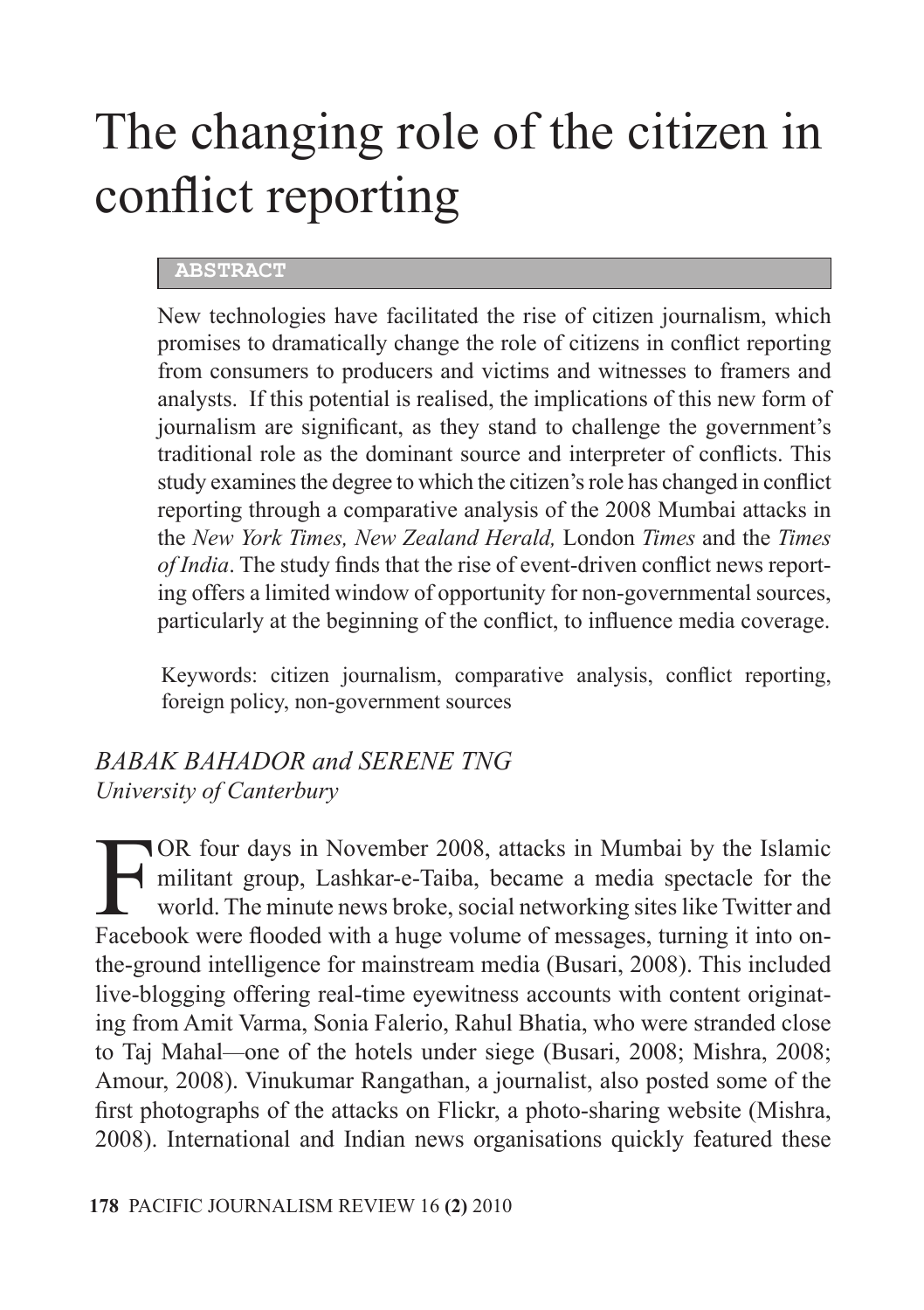accounts and images in their news reports, making individuals like Varma and Rangatham media personalities (Mishra, 2008).

The attacks were hailed not just for their military and political significance, but also as a demonstration of the growing importance of citizens in news reporting (Busari, 2008; Mishra, 2008; Amour, 2008; Stelter & Cohen, 2008; Caufield & Karmali, 2008; Sreenivasan, 2008). While citizen journalism was not new, the Mumbai attacks substantially raised the profile of this new craft. Citizens were no longer just consuming the news but also producing it and potentially even challenging the government's dominant role as the major source and interpreter of conflicts. This study attempts to assess the influence of citizens as news sources and the degree to which event-driven news enables the inclusion of more non-governmental sources in conflict reporting. Studying the sources of news is important in understanding today's rapidly changing and diversifying news environment (Messner & Distaso, 2008, p. 449). Sources that manage to get their positions across most prominently in the media are most likely to influence perceptions and gain an advantage in potentially affecting foreign policy processes and outcomes (Nacos, 1994, p. 16).

### **Citizen journalism: Rhetoric versus reality**

Citizen journalism is defined as the role citizen play in collecting, reporting, analyzing and disseminating news and information (Bowman & Willis, 2003, p. 9). In recent years, the quantity and quality of citizen contributions to news stories has moved beyond novelty, allegedly challenging the ways in which journalists and audiences produce and consume news (Sambrook, 2005; Bruns, 2008). The proliferation of the internet, video recorders and digital cameras enable citizens to supply eyewitness accounts that may be difficult for journalists to capture during a conflict, and these contributions become most critical when no journalists are present (Lyon & Ferrara, 2005, p. 15). Matheson and Allan suggest that citizens are highly valued for their vicarious, intimate and breaking-news accounts (2007, p. 12). One example of a citizen blog that made an impact was Salam Pax's Iraq war blog. His personal, unfiltered accounts of the Iraq war attracted the attention of not only the blogosphere but also the mainstream news media. To readers, Salam Pax's blog and others are more convincing because of their perceived realness, easy intimacy and personal feel as compared to packaged, onesize-fits-all reporting by mainstream news media (Matheson & Allan, 2007).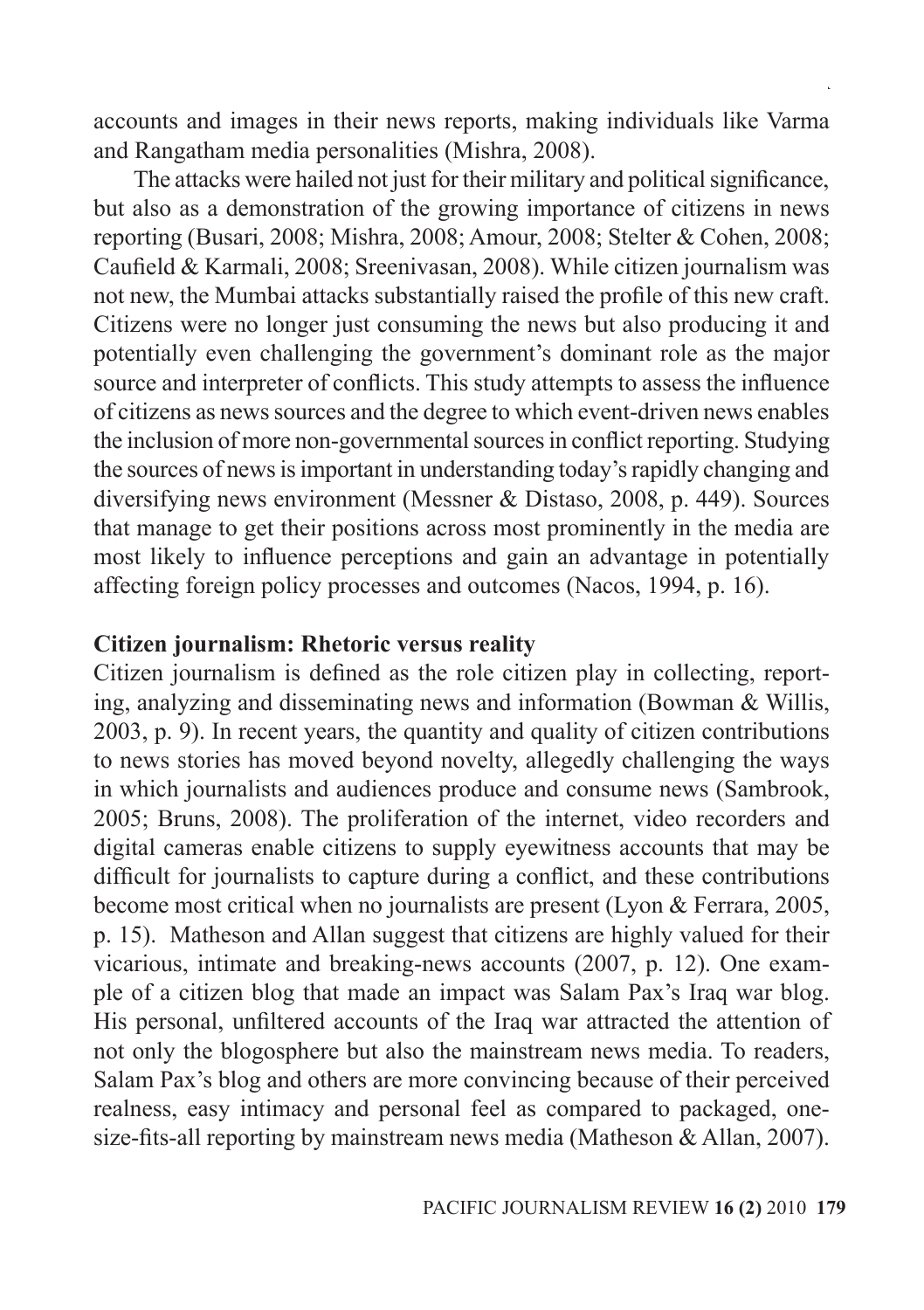Blogs and other forms of citizen journalism also often offer an alternative perspective, opening up news coverage to multiple viewpoints (Bruns, 2008; Bowman & Willis, 2003).

Despite this potential, however, many studies have also concluded that citizen influence on mainstream news reporting is not particularly significant (Haas, 2005; Safran, 2005; Ward, 2006; Stabe, 2006; Paulussen & Ugille, 2008; Hermida & Thurman, 2008). In general, these studies suggest that the mainstream media's use of citizen sources is limited and cautious. Haas suggests that citizen-generated information in blogs, in particular, does not challenge the discourses of mainstream news media with alternative viewpoints but may in fact mimic them (2005).

At a primary level, the mainstream media appears to use citizen sources more for their firsthand accounts as victims and witnesses than for their opinions and analysis (Cottle, 2000; Lyon & Ferrara, 2005; Skoler, 2005). Cottle's study (2000) on the citizen's ability to define environmental risk in the media reinforces the use of citizen sources as victims and witnesses. In his study, he characterised the nature of news sources in two dimensions: 'public-private' and 'analytic-experiential'. According to Cottle (2000, p.35, 37), a public comment addresses the world of public affairs, collective concerns, or shared circumstances, and a private comment addresses an individual's own circumstances, familial world or personal relationships. Furthermore, a comment can be characterised as analytic if advancing a rationally engaged point of view and experiential if based on an experience or response that is often emotionally charged. Cottle's study found that over 80 percent of citizen voices were experiential accounts and that citizens were routinely accessed by the media to symbolically represent and embody lay experience as victims or witnesses.

While the internet offers greater avenues for source selection, the credibility of citizen-generated information remains a critical challenge for mainstream media (Safran, 2005; Matheson & Allan, 2007; Matheson, 2008; Ward, 2006; Stabe, 2006). Matheson and Allan (2009) argue that while eyewitness bloggers gain credibility in conflict reporting through their access, trust is still the most critical factor for audiences. With an increase in information comes the greater need to sort out story cues and meaning from raw, unfiltered information. Keohane and Nye (1998) suggest that in this environment, power will flow to the journalists, experts and story cue-givers that edit and make sense of the volume of information. Among these interpreters, credibility is key.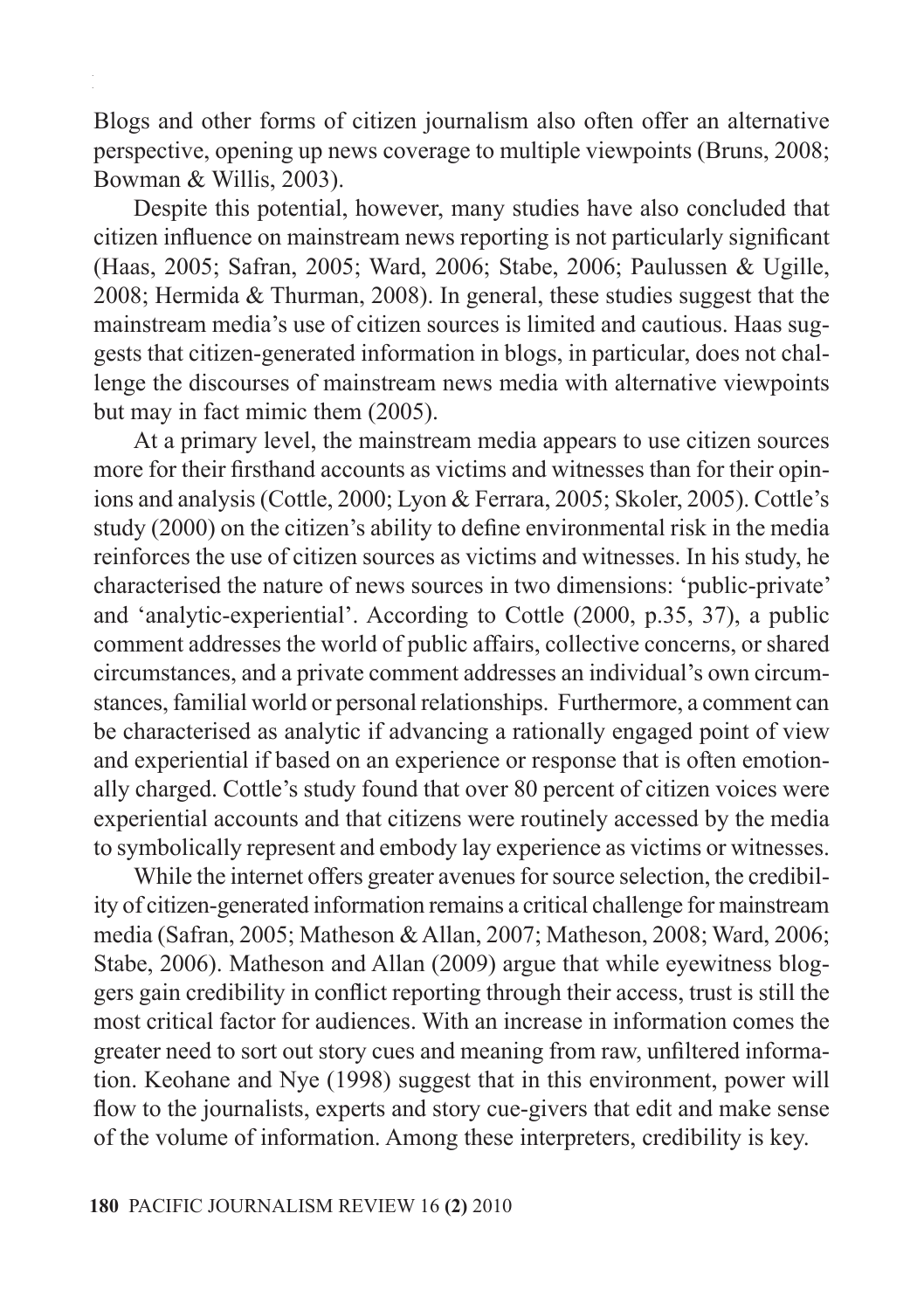### **International terrorism**

The Mumbai attacks represented to a particular type of conflict*—*international terrorism. The labeling of any group as 'terrorist' is, of course, politically charged as authorities often call their rivals terrorists to legitimise their own standing and cause. At a minimum, terrorism has the following characteristics: a fundamentally political nature, the unexpected use of violence against seemingly random targets, the targeting of civilians and an act perpetrated by non-state actors (Cronin & Ludes, 2004, p. 4). According to Stohl (1988, p. 3), terrorism is not simply violence. It includes violent acts intended to influence a wider audience. How the audience reacts is as important as the act itself. Post-September 11 terrorism is more directed by religious fundamentalism (Sandler, 1003, p. 784). Tiffen describes it as much more lethal and borderless in its reach (2006, p. 103). Support is galvanised through organised, interconnected networks using the expression of religious fanaticism, an ideology that is both abstract and unattainable. It makes use of the potent capacity of the media to create the psychological fear of death on a grand scale.

The role of the media is a fundamental aspect of terrorism. Graber (1980, p. 229) describes that when there is a crisis such as a terrorist act, media coverage goes through three stages. In the first, the media serves as the primary information source. The media's key roles are to describe what has happened. Their top priority is to get accurate information, which relieves uncertainty and calms people. In the second stage, media coverage focuses on making sense of the situation. In the third and final stage, which overlaps with the first two, the media make efforts to contextualise the crisis within a larger political and temporal perspective.

### **Event-driven news**

Event-driven news is the coverage of activities that, at their initial occurrence, are spontaneous, accidental and not managed by the government within institutional settings (Lawrence, 1996; Bennett & Livingstone, 2003). Event-driven news results from accidents, natural disasters or unanticipated acts of violence. Event-driven news threatens the government's ability to have full control of the political environment. Lawrence (2000, p. 9) explains that in such circumstances, the media serves as an informal screening mechanism for the policy process, a key arena in which competition over problem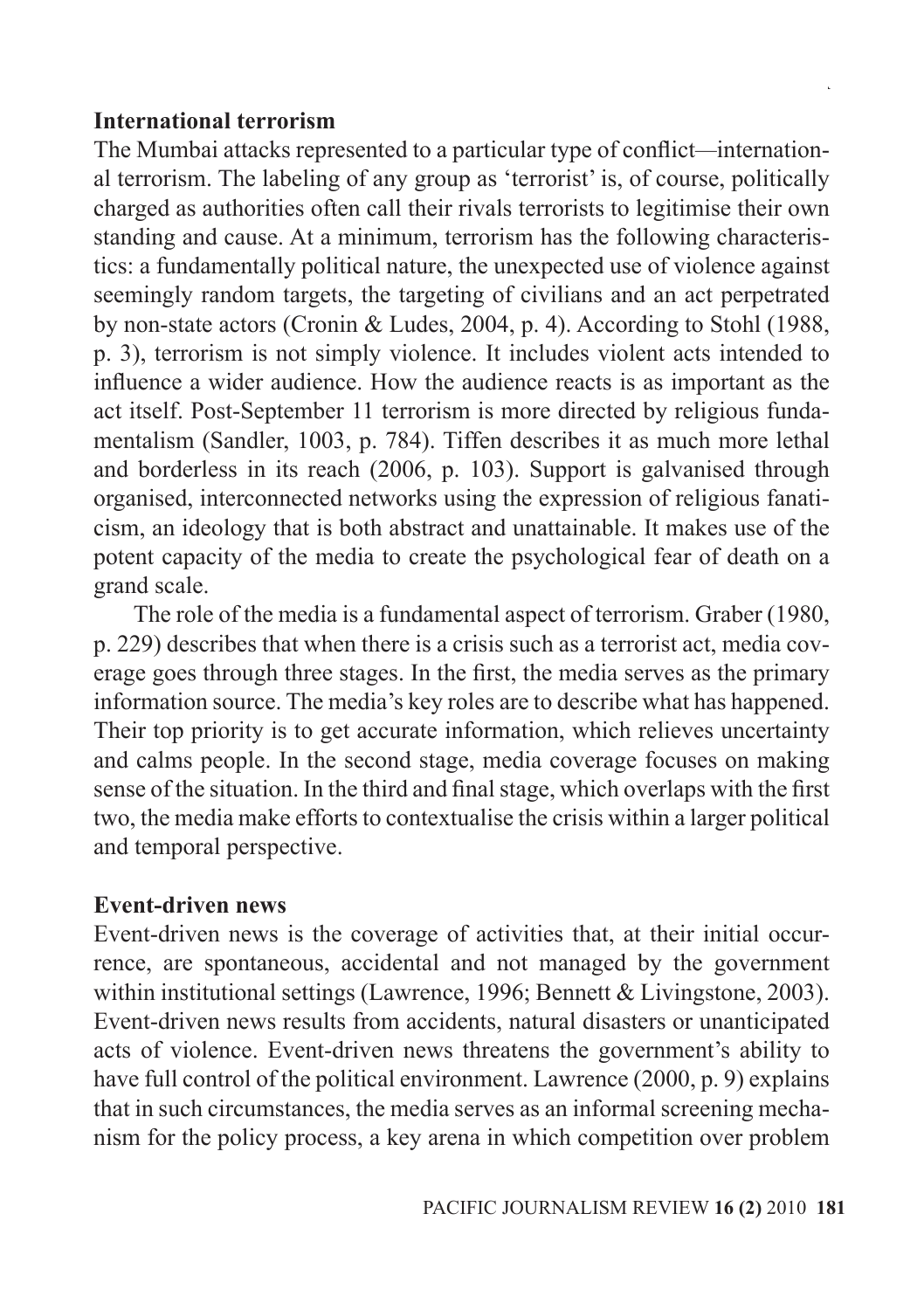definition is played out. According to Lawrence (1996), event-driven news differs from the indexing of views associated with routine news. As journalists seek to make sense of dramatic events, news routines may extend to underutilised sources and marginalised perspectives, opening up new gates for citizens and other voices with challenging ideas to enter the news.

Bennett, Lawrence and Livingstone (2006, p. 470) suggest that media framing discretion is at its highest in the immediate aftermath of an event, when dramatic imagery can challenge the news management skills of authorities. For this to happen, certain conditions are necessary. The characteristic of the event itself must offer the possibility of challenging framing. Journalists must have marginalised discourse available to them through sources that are actively advancing challenging ideas (Lawrence, 1996, p. 446). Often, however, dramatic events are met by a unified official response, which triggers an indexing norm and reigns in alternative frames introduced by journalists (Lawrence, 1996, p. 446). Event-driven news frames and especially those in matters of high consequence are thus constrained by the deference of mainstream news organizations to political power (Bennett *et al.,* 2006, p. 481). Bennett and Livingstone (2003, p. 375) found that event-driven stories facilitated by technological advancements, as a result, contained substantial government sourcing.

### **Methodology**

To assess the changing role of citizens in mainstream conflict reporting, news from *The New York Times* (NYT), *The New Zealand Herald* (NZH), London *Times* (LT) and the *Times of India* (TOI) regarding the Mumbai attacks was analysed from 27 November to 2 December, 2008. This six-day period was chosen to cover the actual event and several days afterwards when the attacks were still on the news agenda, but focus was on analyzing and contextualising the event. The four news organisations selected were all leading Englishlanguage daily newspapers. The print media was chosen as its news reports usually cover issues in greater depth, allowing potential citizen participation in conflict to be reported more fully. The Mumbai case study was selected because of the alleged significant use of citizen sources in news reporting. The print newspaper articles were compiled through the online search engine Dow Jones Factiva, which offered full text articles.

The unit of analysis was the source, defined as any person or entity directly quoted or attributed as a source in the text of the news article

**182** PACIFIC JOURNALISM REVIEW 16 **(2)** 2010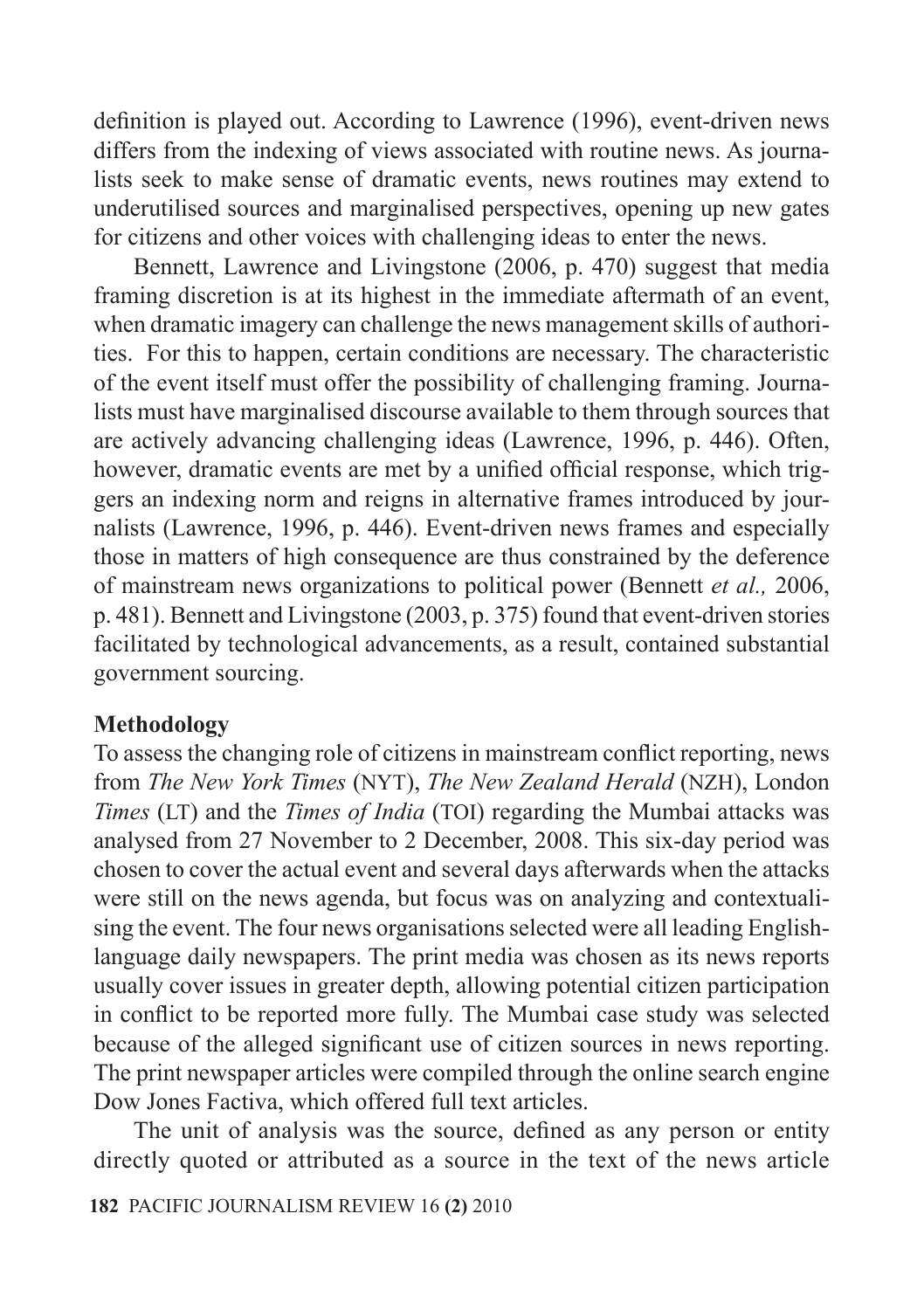(Li & Izard 2003, p. 209). Seven source categories were derived to reflect source usage in the findings: citizens, government, experts, media, foreign, non-governmental groups (NGOs) and the militants. These source categories were developed with reference from Li and Izard (2003), Nacos (1994) and Wigley and Fontenot (2009) source categories.

Citizen sources as defined by Berkowitz (1987) are individuals commenting in their individual capacity who are not associated or represented with any government entities, professional associations or media organisations. As opposed to earlier studies that allocated only one category for citizens, this study divided citizen sources into four sub-categories: Victims/families, witnesses, voxpops and citizen-journalists. Voxpops and citizen-journalist source categories were added to acknowledge the increasingly diversified use of citizens in news stories. Victims/families refer to those directly impacted by the incident either personally or through a family member. Witnesses are those viewing or experiencing the event firsthand as it unfolds. An example of a witness is:

By 5am, Peter Keep, a British entrepreneur, had counted at least 40 dead bodies at Bombay's St George Hospital. 'It's not an experience that will leave me soon,' he said.*—The Times*, London, 28 November 2008

Voxpops refer to those who have been quoted with opinions about the event but who have not experienced the incident firsthand. An example of a voxpop is:

'In 51 years, I have never seen this kind of thing,' said Dev B. Gohil, a tailor and lifelong Mumbai resident. 'We're scared for ourselves and for our families.'*—New York Times*, 29 November 2008

Citizen-journalist sources follow the definition of Wigley and Fontenot (2009) in which citizens are sourced from new technology such as blogs, social networking sites like Twitter, phone text messages or any other citizen journalism ventures.

Government sources as defined by Berkowitz (1987) are local government officials and spokespeople elected or apppointed to office in local, state or federal government entities. Foreign sources consist of foreign government officals and their military or police spokespeople. While both local and foreign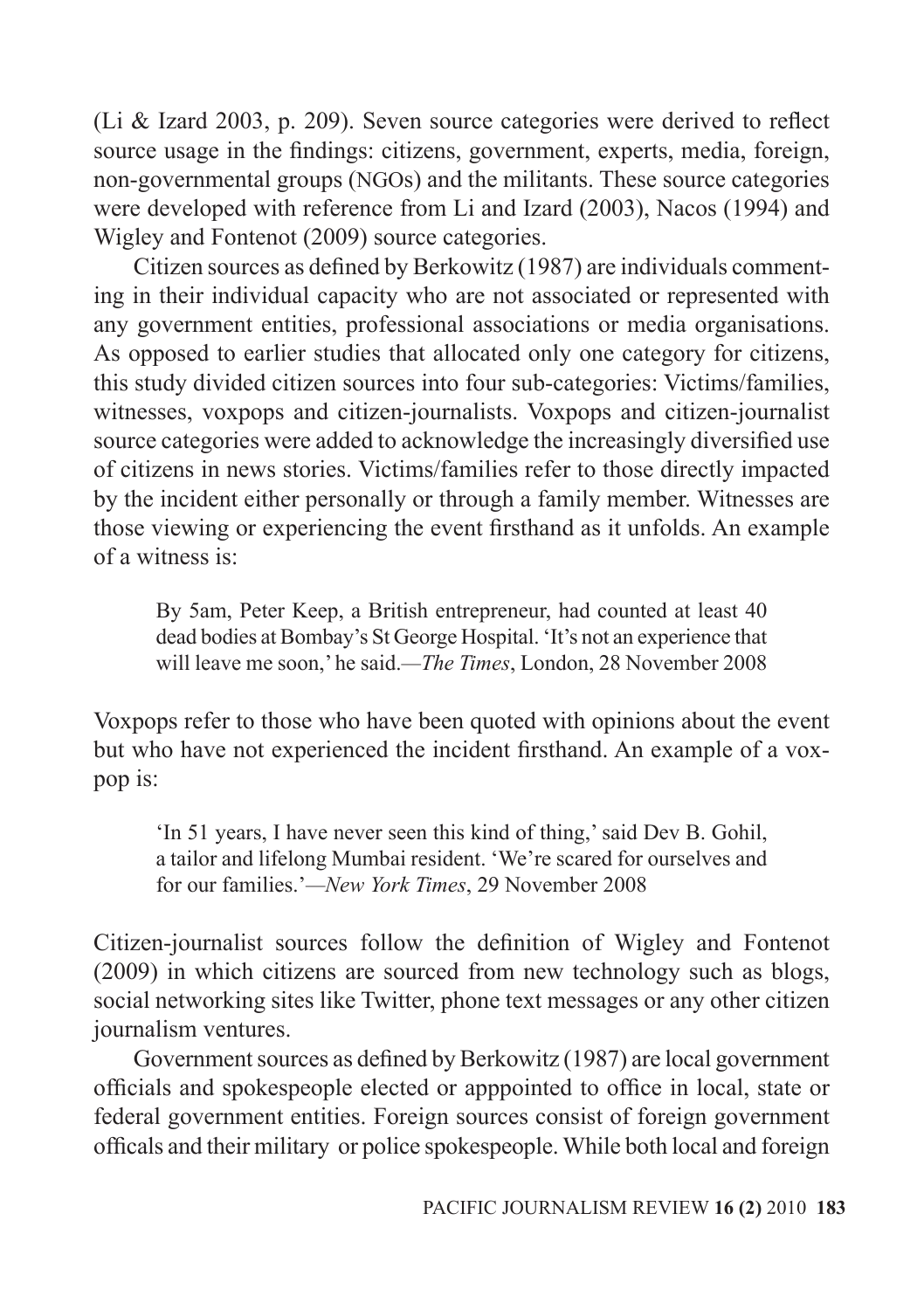government sources can be grouped together and be considered as the government source, this study will analyse these sources separately as it provides a more accurate perspective on the use of the sources.

The content analysis of news reports measured the frequency, direction and timing of citizen sources. In terms of frequency, the analysis measured the proportion of citizen source used in relation to government and other sources. In terms of timing, the analysis sought to discover when citizen sources were used during the crisis. To compare the use of sources throughout the Mumbai incident including its immediate aftermath, the six-day period was divided into three stages based on Graber's description of the stages of media coverage during a crisis (1980). Based on an initial review, the first two days (27 to 28 November 2008) represented the beginning stage of the crisis. The next two days (29 to 30 November 2008) represented the stage where the media attempted to make sense of the situation. The final two days (1 to 2 December 2008) represented the stage where the media offered context.

In terms of direction, citizen comments in news reports were evaluated based on their nature and frame type. Cottle's (2000) earlier content analysis categories were used to guide the nature analysis, based on the following four categories: private-experiential (Pte/E), private-analytic (Pte/A), publicexperiential (Public/E) and public-analytic (Public/A). Li and Izard's (2003) study was used to guide the identification of six news coverage frame types: political, economy, disaster, human-interest, safety and criminal activities. An additional frame of citizen journalism was also added to this list. To check for intercoder reliability, 21 articles were randomly selected, making up about 10 percent of the sample of 213 articles for a trained coder unfamiliar with this study to review. The intercoder reliability test produced a coefficient of .86, which exceeded .70, the minimum requirement for reliability.

### **Findings**

The findings from this study revealed that citizens were the most frequently used source type. Of the 1,408 sources identified in 213 news articles from all four newspapers, citizen sources led at 33 percent, followed by government sources (29 percent), foreign sources (14 percent) and non-governmental groups (12 percent). Table 1 outlines the use of different source types by newspaper and in aggregate in percentiles. Results demonstrate that citizens were used more heavily in the first few days of the crisis while government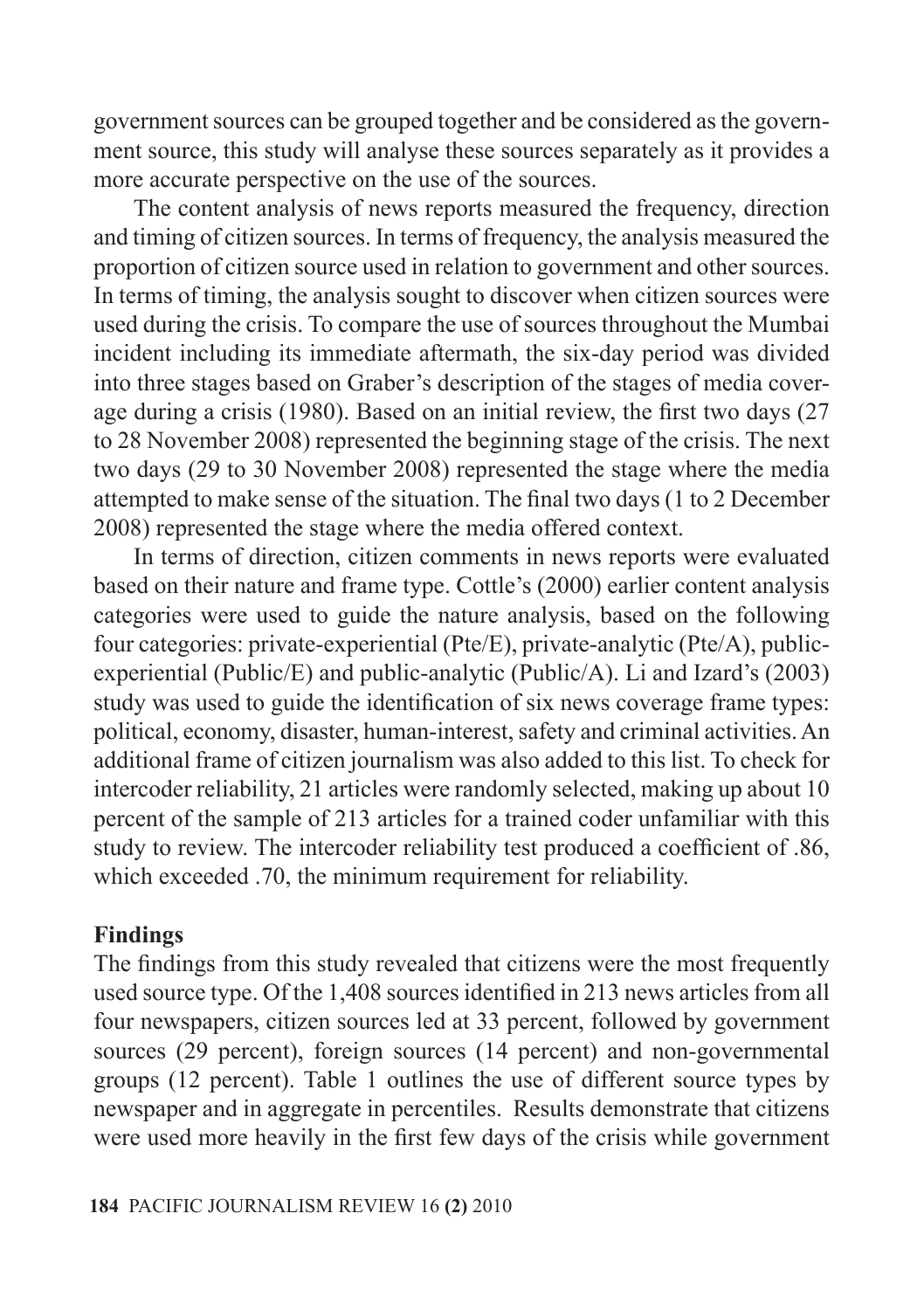|            | Table 1: Media coverage of Mumbai attacks: source frequency |       |                |       |         |                  |             |
|------------|-------------------------------------------------------------|-------|----------------|-------|---------|------------------|-------------|
|            | <b>Citizens</b>                                             | Govt  | <b>Experts</b> | Media | Foreign | <b>Militants</b> | <b>NGOs</b> |
| <b>NYT</b> | 28.94*                                                      | 12.45 | 8.79           | 4.76  | 34.43   | 1.83             | 8.79        |
| <b>NZH</b> | 35.06                                                       | 11.69 | 3.9            | 14.29 | 27.27   | 6.49             | 1.30        |
| <b>LT</b>  | 37.72                                                       | 6.23  | 12.8           | 3.11  | 23.18   | 2.08             | 14.88       |
| <b>TOI</b> | 32.25                                                       | 44.47 | 5.59           | 1.82  | 1.69    | 1.85             | 12.22       |
| Total      | 32.88                                                       | 28.62 | 7.60           | 3.34  | 13.85   | 2.20             | 11.51       |

Frequency of sources for each newspaper

\* Reflects the proportion of usage of each source in percentage, rounded off to two decimal places.

|                  |        | Table 2: Media coverage of Mumbai attacks: source usage by stage |        |                           |       |                      |
|------------------|--------|------------------------------------------------------------------|--------|---------------------------|-------|----------------------|
|                  |        | <b>Beginning stage</b>                                           |        | <b>Making sense stage</b> |       | <b>Context stage</b> |
|                  | 27 Nov | 28 Nov                                                           | 29 Nov | 30 Nov                    | 1 Dec | 2 Dec                |
| Citizens         | 45.45* | 45.27                                                            | 38.96  | 32.58                     | 19.72 | 38.96                |
| Govt             | 11.36  | 30.35                                                            | 27.92  | 39.02                     | 42.96 | 44.16                |
| Experts          | 4.55   | 11.94                                                            | 7.92   | 12.12                     | 6.34  | 0                    |
| Media            | 5.68   | 1.49                                                             | 4.17   | 4.55                      | 4.93  | 0                    |
| Foreign          | 19.32  | 8.46                                                             | 19.58  | 6.82                      | 24.65 | 16.88                |
| <b>Militants</b> | 4.55   | 2.49                                                             | 1.46   | 4.92                      | 1.41  | $\Omega$             |
| <b>NGOs</b>      | 9.09   | 12.94                                                            | 13.13  | 6.82                      | 23.35 | 14.29                |

Overall proportion of source usage in three stages of the crisis

Note: Source usage is shown from 27 November 2008 onwards as there were no print reports on 26 November 2008 when the Mumbai attacks occurred.

\* Reflects the proportion of source usage in percentage, rounded off to two decimal places.

sources were used more frequently as the crisis progressed. In the first day of the crisis, for example, citizens represented over 45 percent of sources while the government accounted for only 11 percent. By day five, citizen sources had declined to 20 percent of total sources, while government sources had risen to 43 percent. The percentages of different source types over the different stages of this crisis are outlined in Table 2.

It is perhaps not surprising that citizens constituted a fairly high proportion of news sources during the Mumbai attacks, especially in its early phase. According to Lawrence (1996) and Bennett *et al.* (2006), the greatest media discretion in choice of sources and frames may be at the beginning of an event when the government may not have full control of the situation. The findings from this study demonstrate that a small window of opportunity clearly presented itself in this incident as government sources were obviously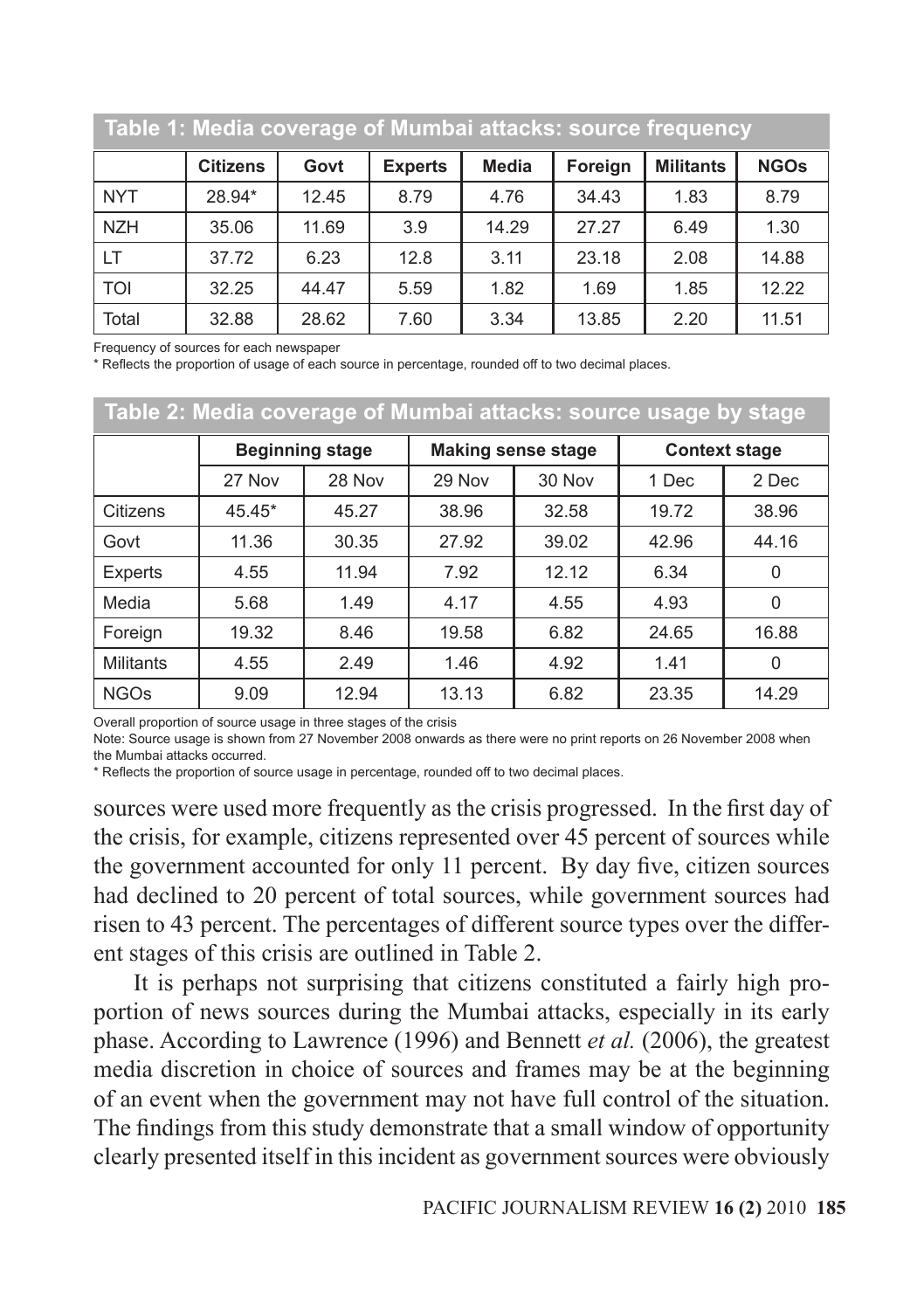| Table 3: Media coverage of Mumbai attacks: citizen sources |            |       |            |       |
|------------------------------------------------------------|------------|-------|------------|-------|
|                                                            | <b>NYT</b> | LT    | <b>NZH</b> | TOI   |
| Victim/family                                              | 62.03*     | 78.90 | 88.89      | 44.76 |
| Witness                                                    | 17.72      | 12.84 | 11.11      | 5.65  |
| Voxpop                                                     | 13.92      | 8.30  |            | 42.34 |
| Citizen-journalist                                         | 6.33       |       |            | 7.26  |

Type of citizen sources for each newspaper.

\* Reflects the proportion of usage of each source in percentage, rounded off to two decimal places.

|                  | Table 4: Media coverage of Mumbai attacks: source contribution |          |                 |                 |
|------------------|----------------------------------------------------------------|----------|-----------------|-----------------|
|                  | Pte/E                                                          | Pte/A    | <b>Public/E</b> | <b>Public/A</b> |
| Citizens         | 85.50*                                                         | 85       | 12.78           | 12.61           |
| Govt             | 6.95                                                           | 8.33     | 39.46           | 34.85           |
| Experts          | 0                                                              | $\Omega$ | 0.67            | 18.21           |
| Media            | 0.91                                                           | $\Omega$ | 5.16            | 3.68            |
| Foreign          | 1.81                                                           | 1.67     | 20.63           | 16.81           |
| <b>Militants</b> | 0.60                                                           |          | 3.14            | 2.63            |
| <b>NGOs</b>      | 4.23                                                           | 5        | 18.16           | 11.21           |

Overall contribution of sources for four types of accounts.

\* Reflects the proportion of usage of each source in percentage, rounded off to two decimal places.

not expecting this incident and were therefore caught off-guard at the start. With this vacuum, citizens who had access to the event helped fill the gap and provided vital information otherwise unavailable.

The high proportion of citizen sources used, of course, did not mean that citizens determined the framing of the event. The next analysis reviews the degree to which citizens were used in their conventional roles as victims and witnesses versus for their opinions and analysis. As Table 3 demonstrates, citizens were used mostly as victims and witnesses. The majority of citizens featured by the *New York Times* (80 percent), *New Zealand Herald* (100 percent) and London *Times* (92 percent) were either victims or witnesses and were strongly associated with private/experiential (86 percent) or private/ analytical accounts (85 percent) (see Table 4) and disaster (45 percent) or human-interest frames (62 percent) (see Table 5).

Despite the claims surrounding the role of citizen journalism during the Mumbai attacks, this study found limited evidence of impact on mainstream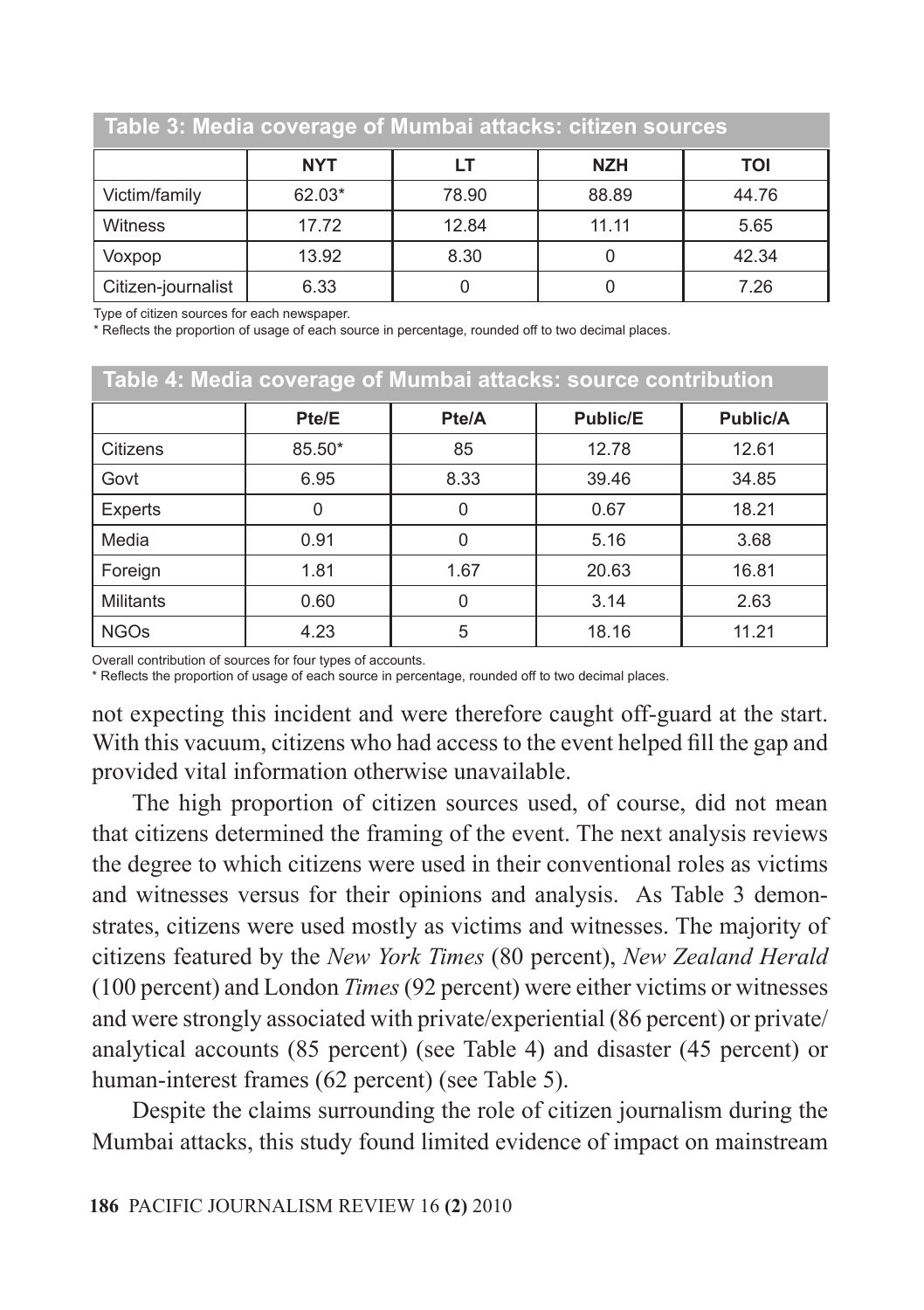|                  |                 |                  | Table 5: Media coverage of Mumbai attacks: coverage frame |                               |               |                   |                              |
|------------------|-----------------|------------------|-----------------------------------------------------------|-------------------------------|---------------|-------------------|------------------------------|
|                  | <b>Disaster</b> | <b>Political</b> | Economy                                                   | <b>Criminal</b><br>activities | <b>Safety</b> | Human<br>interest | <b>Citizen</b><br>journalism |
| Citizens         | 45.22*          | 12.35            | 0                                                         | 1.67                          | 4.40          | 62.35             | 93.75                        |
| Govt             | 24.02           | 35.59            | 10                                                        | 61.67                         | 51.65         | 29.41             | $\Omega$                     |
| Experts          | 2.67            | 16.47            | 42.50                                                     | 3.33                          | 6.60          | 1.18              | 6.25                         |
| Media            | 4.78            | 4.12             | 0                                                         | 3.33                          | 0             | $\Omega$          | $\Omega$                     |
| Foreign          | 12.36           | 19.71            | 10                                                        | 28.33                         | 8.79          | 0                 | $\Omega$                     |
| <b>Militants</b> | 2.25            | 2.94             | $\Omega$                                                  | 1.67                          | 1.10          | $\Omega$          | $\Omega$                     |
| <b>NGOs</b>      | 8.71            | 8.82             | 37.50                                                     | 0                             | 27.47         | 7.06              | 0                            |

Type of sources used with each coverage frame.

\*Reflects proportion of source association with each coverage frame, rounded off to two decimal places.

media news reports. In the four newspapers covered, there were no citizenjournalist sources cited in the London *Times* or the *New Zealand Herald*, and only 6 percent of the *New York Times* and 7 percent in the *Times of India* citizen sources were citizen journalists. One factor that likely contributed to this was the challenge of verifying of the high volumes of information from these sources, which no doubt add to the workload of journalists who choose to use them (Paulussen & Ugille, 2008). As such, unlike the traditional victimwitness citizens who were used frequently at the beginning of a crisis, citizenjournalists were used only at the latter stages of the crisis, from 29 November 2008 onwards. This finding indicates that mainstream media journalists may have needed additional time to validate the credibility of citizen-journalist sources and the value of their information. While the use of citizen sources was generally cautious, the findings did show some use of citizen sources beyond their conventional roles, especially in the *Times of India*. The *Times of India* used citizen sources widely throughout at all stages of the crisis.

Citizens were the second most frequently used source after the government in relation to public comments with analysis (18 percent), and critical political comments, in particular (29 percent). Even the small proportion of citizen-journalist sources used by the *Times of India* reflected mainly public/analytical viewpoints. It is interesting to note that while the other three newspapers (*New York Times*, London *Times* and *New Zealand Herald*) relied heavily on victims and witnesses for most of their citizen accounts, more than half of the citizens quoted in the *Times of India* did not experience the event firsthand, as they were voxpops and citizen-journalist sources.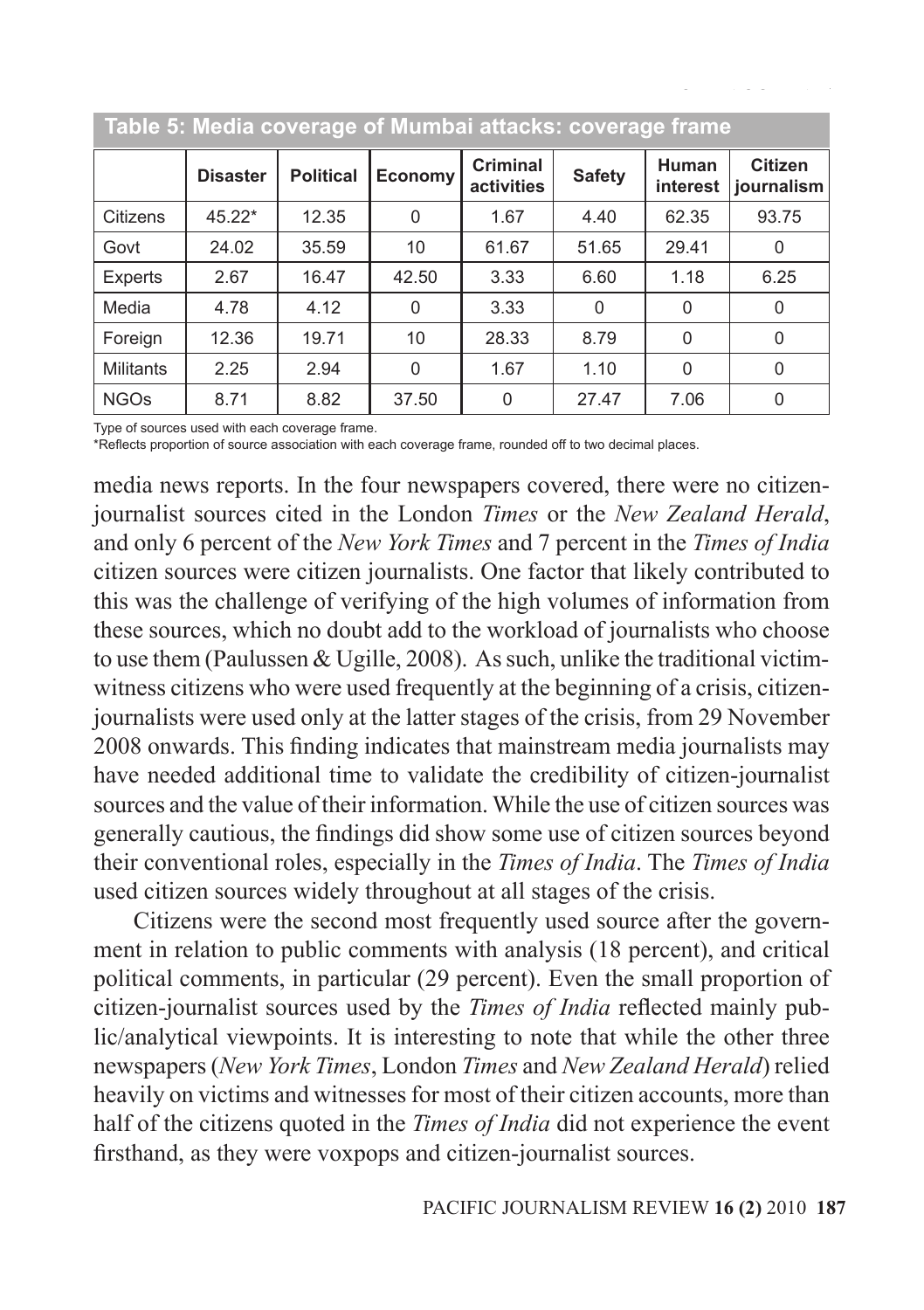| Most citizen influence                   | <u>Table 6: Mumbai: Similrities and differences in citizen source usage</u>                                                                     |                                                                                                          |                                                                                                               | Least citizen influence                                                                                 |
|------------------------------------------|-------------------------------------------------------------------------------------------------------------------------------------------------|----------------------------------------------------------------------------------------------------------|---------------------------------------------------------------------------------------------------------------|---------------------------------------------------------------------------------------------------------|
| Categories                               | ē                                                                                                                                               | s                                                                                                        | <b>TAN</b>                                                                                                    | <b>HZH</b>                                                                                              |
| citizen sources<br>Proportion of<br>used | 7% use of citizen-journalist<br>were from victims and their<br>45% of citizen sources<br>32%<br>families                                        | were from victims and their<br>No use of citizen-journalist<br>89% of citizen sources<br>38%<br>families | 6% use of citizen-journalist<br>were from victims and their<br>79% of citizen sources<br>29%<br>families      | were from victims and their<br>No use of citizen-journalist<br>62% of citizen sources<br>35%<br>amilies |
|                                          | sources                                                                                                                                         | sources                                                                                                  | sources                                                                                                       | sources                                                                                                 |
| citizen source<br>Timing of<br>usage     | second most used source<br>(2 December) but is the<br>throughout all stages of<br>usage only on one day<br>Highest citizen source<br>the crisis | usage at one stage - the<br>beginning stage (27-28<br>Highest citizen source<br>November                 | usage at two stages-the<br>Highest citizen source<br>beginning and making<br>(27-30 November)<br>sense stages | usage only on one day<br>Highest citizen source<br>(29 November)                                        |
| Nature of                                | Mostly private/experiential<br>and private/analytical                                                                                           | Mostly private/experiential<br>and private/analytical                                                    | Mostly private/experiential<br>and private/analytical                                                         | Mostly private/experiential<br>and private/analytical                                                   |
| citizen accounts                         | 18% contributed to public/<br>analytical accounts                                                                                               | 7% contributed to public/<br>analytical accounts                                                         | 4% contributed to public/<br>analytical accounts                                                              | None contributed to public/<br>analytical accounts                                                      |
| Citizen source                           | Mostly disaster and human<br>nterest frames                                                                                                     | numan-interest frames<br>Mostly disaster and                                                             | human-interest frames<br>Mostly disaster and                                                                  | human-interest frames<br>Mostly disaster and                                                            |
| frame associa-<br>tion                   | 29% contributed to the<br>political frame                                                                                                       | 6% contributed to the<br>political frame                                                                 | None contributed to the<br>political frame                                                                    | None contributed to the<br>political frame                                                              |
|                                          |                                                                                                                                                 |                                                                                                          |                                                                                                               |                                                                                                         |

Similarities and differences in citizen source usage.<br>\*Citizen source influence for each newspaper was assessed based on the proportion of citizens contributing to public/analytical and the political frame. \*Citizen source influence for each newspaper was assessed based on the proportion of citizens contributing to public/analytical accounts and the political frame.Similarities and differences in citizen source usage.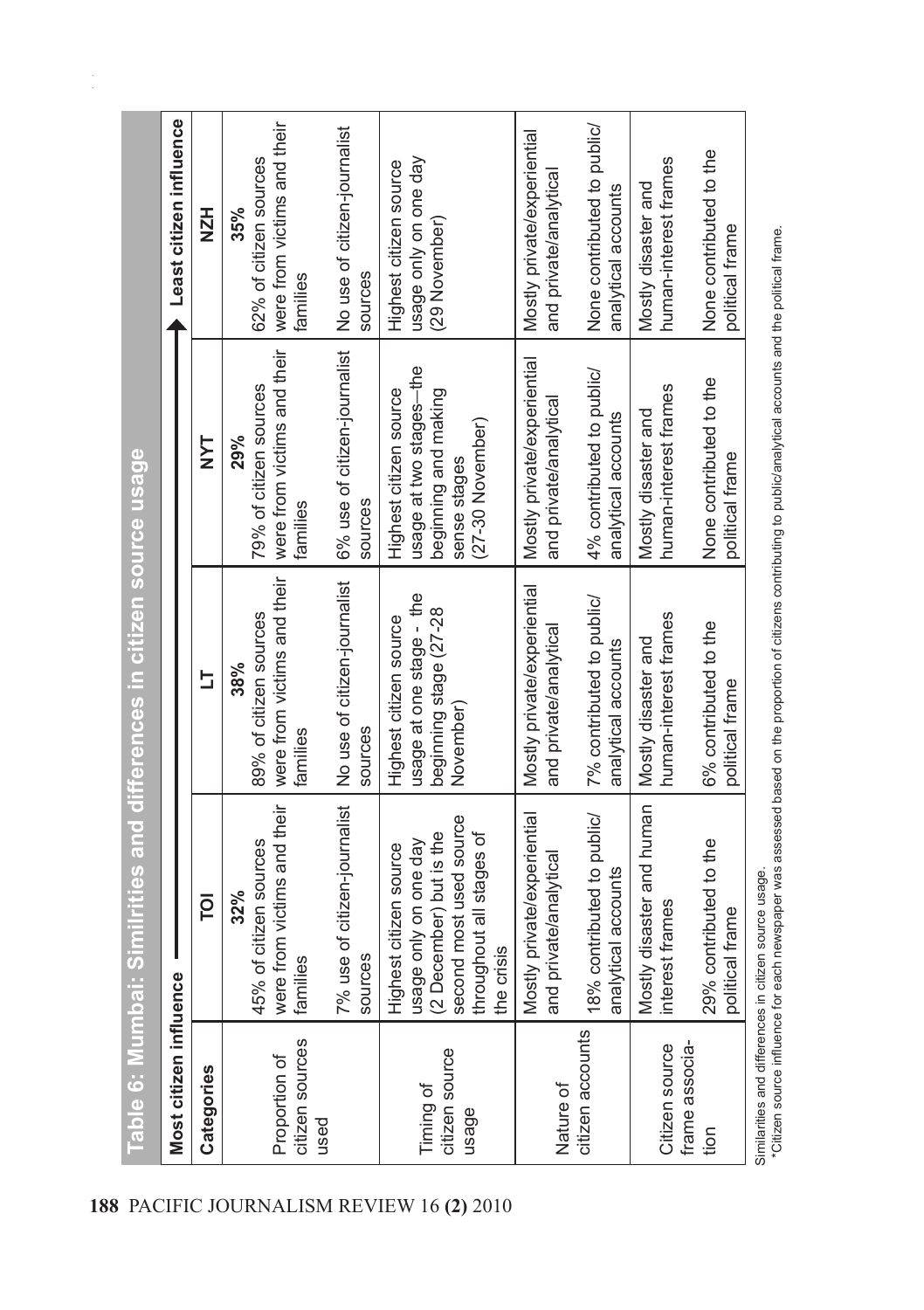The use of citizen sources by the *Times of India* contrasted sharply with the three other newspapers. Citizen sources were limited to the first two days of the Mumbai attacks for the London *Times* and *New York Times*. Only a small proportion of citizens contributed to public/analytical (7 percent for the London *Times* and 4 percent for the *New York Times*) accounts and the political frame (6 percent for the London *Times* and none for the *New York Times*). Of the four newspapers, the *New Zealand Herald* saw the least use of citizen sources beyond their conventional roles. Despite a high proportion of citizen sources used for the *New Zealand Herald*, no citizen sources were used for public comments (both analytical and experiential) and citizens were only relied upon more on the last day of the attacks on 29 November 2008. Table 6 summarises the similarities and differences in citizen source usage across the four newspapers.

So why were citizen sources in the *Times of India* able to sustain their voices and offer more critical viewpoints? As Lawrence's event-driven explanation suggests, for underutilized sources like citizens to sustain their voices in event-driven news, certain conditions must be present. The characteristic of the event itself must offer dramatic narrative possibilities and suggest challenging framings of public problems. Journalists must have marginalised discourse available to them through sources that are actively advancing challenging frames and some of the political elite should preferably hold similar views. The Mumbai attacks had all of these conditions. The scale and sophistication of the attacks triggered the need for answers to fundamental questions. While India had a long history of violence, the Mumbai attacks stood out as the most audacious terrorist attacks since September 11. A further analysis of the *Times of India* reports showed a notable number of citizens offering critical viewpoints on India's security problem. At the same time, politicians from opposition parties were also featured criticising the Indian government for its lax security. According to Bennett (1990) and Hallin (1986), dissensus among the political elite provides the media with an opportunity to provide views critical of the government in the news, reflecting the legitimate political debate taking place in the country. Journalists were more than willing to reflect this wider range of viewpoints in this case, including such views from citizens.

In contrast, an analysis of news reports by the *New York Times*, London *Times* and *New Zealand Herald* found very little conflict between politicians on this issue in their respective countries. In fact, government officials were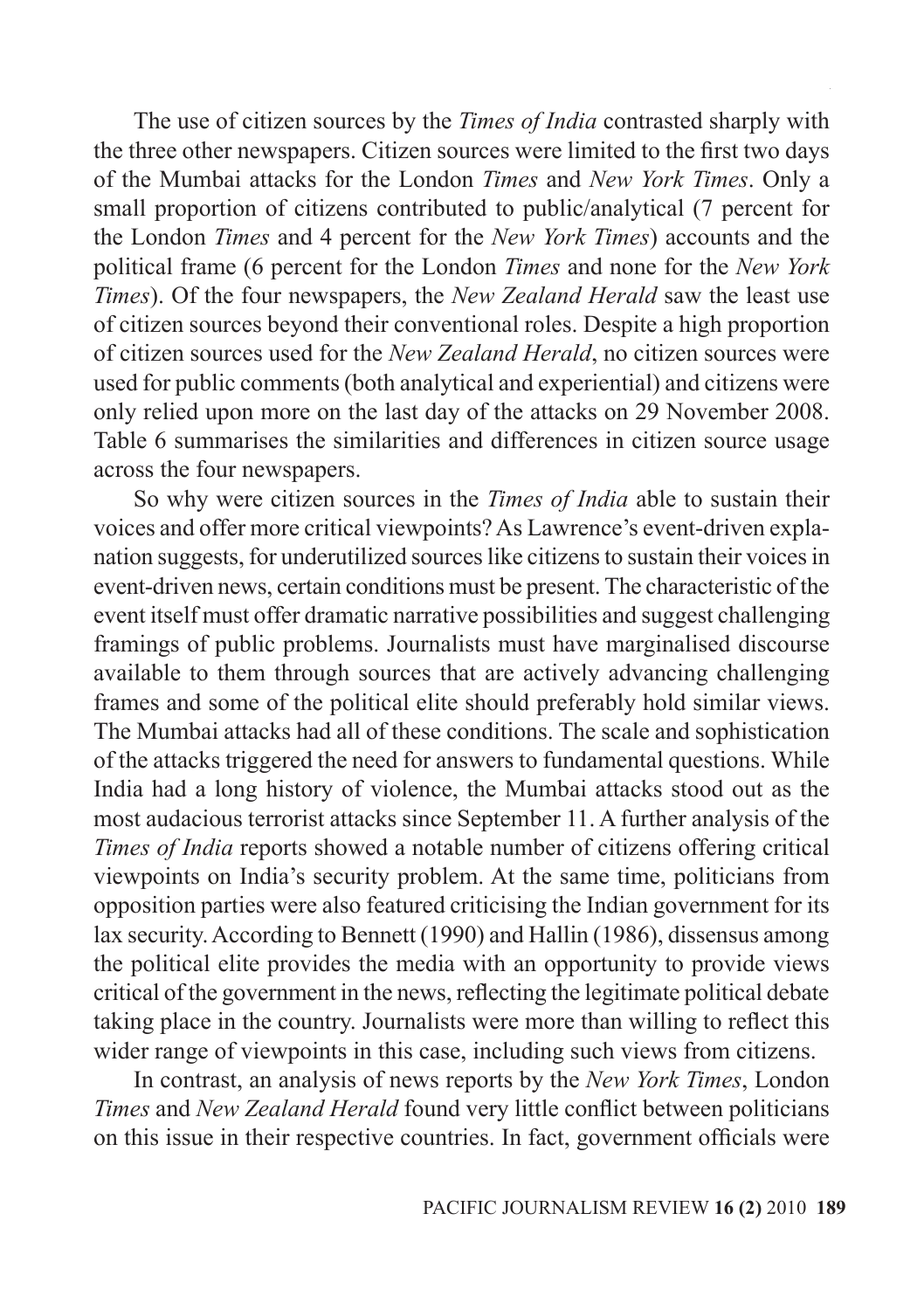united in denouncing the attacks. This was largely due to the fact that, in contrast to India, this was a foreign policy issue in these other countries*—*an area that opposition politicians often do not address unless there are important domestic implications. Without political dissent, the media had less incentive to reflect critical discourse and expand the range of voices. This could explain why citizen voices in the *New York Times*, London *Times* and *New Zealand Herald* were both more limited and used primarily as victims and witnesses.

While the findings show that event-driven news enabled greater inclusion of citizen sources, there was also continued heavy reliance on government or foreign sources (foreign government, military and police spokespersons) in all four newspapers. The *Times of India* relied most heavily on government sources throughout all stages of the Mumbai attacks and used government sources for public comments with analysis and important frames like the political, criminal and safety frames. The other newspapers relied more on foreign sources than their local government sources (see Table 1). Foreign sources were used most frequently in the *New York Times* and second most often in the London *Times* and *New Zealand Herald*. All three newspapers used foreign sources for public comments (experiential and analytical) and political frames. This result, of course, is not surprising given the location of the event.

Analysis of news articles in the *Times of India* demonstrated that the Indian government became proactive in its attempt to manage the news once the crisis broke. All quotes from Indian officials in the news articles appeared to be from organized press briefings, press statements or updates at the scene of the attacks. Due to the relationship between political power and media access, the political elite will generally still continue to enjoy greater access to the media and dominance of the news agenda. Journalists working with constrains such as deadlines and budgets are also likely to rely more on officials as authoritative sources because of their perceived hierarchy of credibility within the structures of power in society (Manning, 2001).

### **Conclusion**

This study set out to examine the degree to which the citizen's role has changed in conflict reporting. The findings show that while the media continues to be cautious, using citizens more for their conventional roles as victims or witnesses, there are clear signs of change with some use of both citizen journalism and citizen analytical and political viewpoints present. For the media to use citizens beyond their conventional roles, certain factors must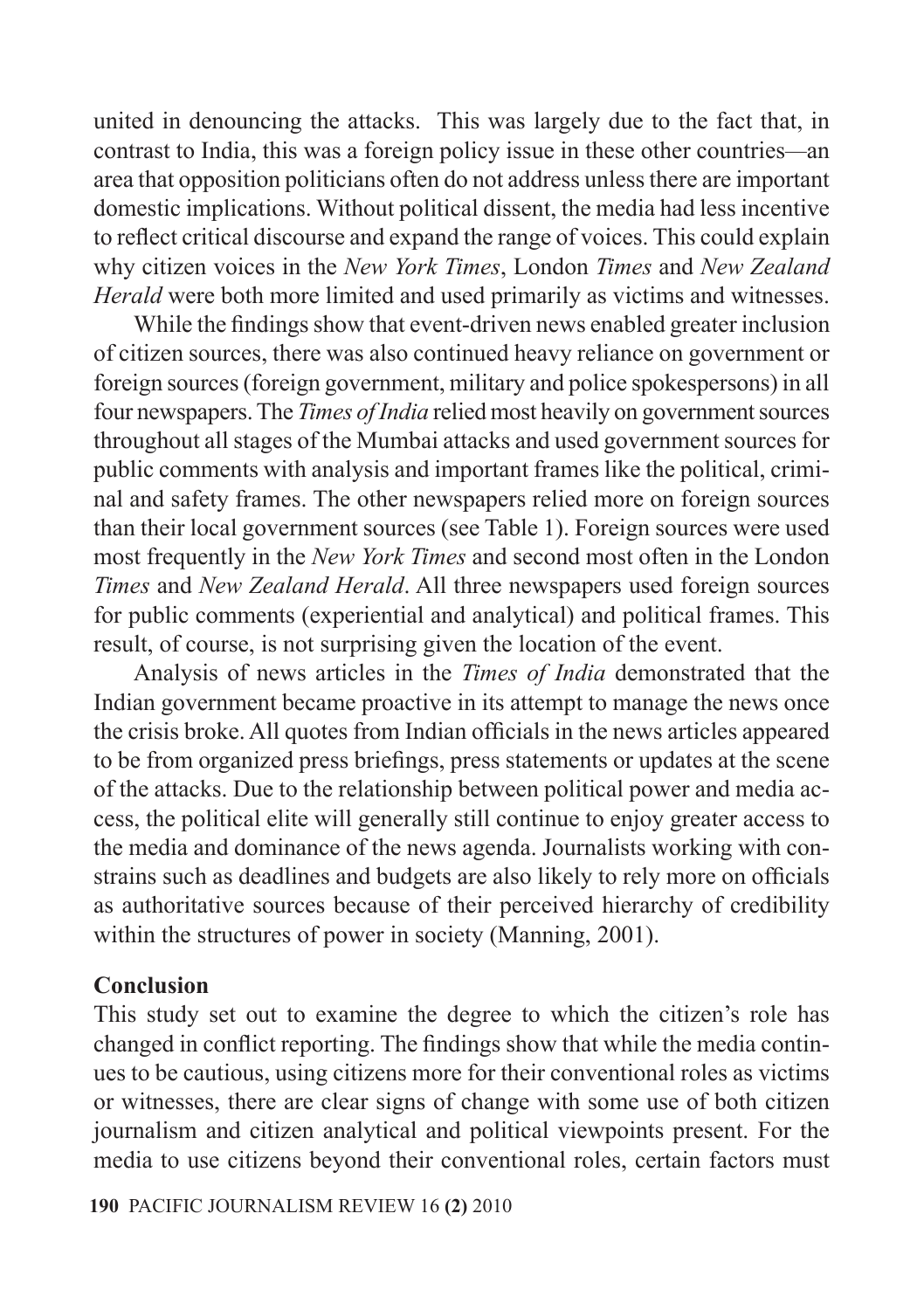be present as suggested by the event-driven hypothesis (Lawrence, 1996). First, the news event has to be spontaneous and dramatic at its initial occurrence. This encourages the media to initially go directly to citizen and other sources to make sense of the situation before the government has the ability to respond and attempt to take control of the flow of information and agenda. Second, the event itself must offer dramatic enough narrative possibilities for citizens to raise compelling and challenging ideas and issues. Third, there must be some political elite support for the challenging framing of the event or issues arising from it for citizens and their ideas to sustain themselves beyond the first stage of the crisis.

The findings from this study contribute to the literature on the relationship of mainstream media news reporting and the government in context of the rise of events-driven news and citizen journalism. As stated by Bennett and his colleagues (2006), what is important for theory building is to understand more precisely the limits of this interdependent relationship and the room provided by events (and other situational factors) for more independent media framing. Event-driven news clearly opens up a small window of opportunity for the media to include a greater diversity of voices in the news.

When it comes to using citizens as sources, credibility is critical and verifying citizen sources remains a constant challenge for the mainstream media. Contrary to the belief that citizen-journalists played an important role in the reporting of the Mumbai attacks, this study found their contribution to be limited compared to other sources. Furthermore, findings showed that the limited role of citizen journalism was not at the beginning of the breaking news story, but rather after several days into the story, presumably allowing time for citizen-journalist sources to be validated. Further research in this area could include additional case studies of conflicts across various media and contexts to test the validity of the findings from this study and establish possible patterns and trends over time.

### **References**

- Althaus, S. L., Edy, J. A., Entman, R. M. & Phalen, P. (1996). Revising the indexing hypothesis: officials, media, and the Libya crisis. *Political Communication*, *13*(4), 407-421.
- Amour, R. D. (2008, November 27). India: covering Mumbai attacks by social media. *Global Voices*. Retrieved on 17 March 2009, from www.editorsweblog. org/multimedia/2008/11/india\_covering\_mumbai\_attacks\_by\_social.php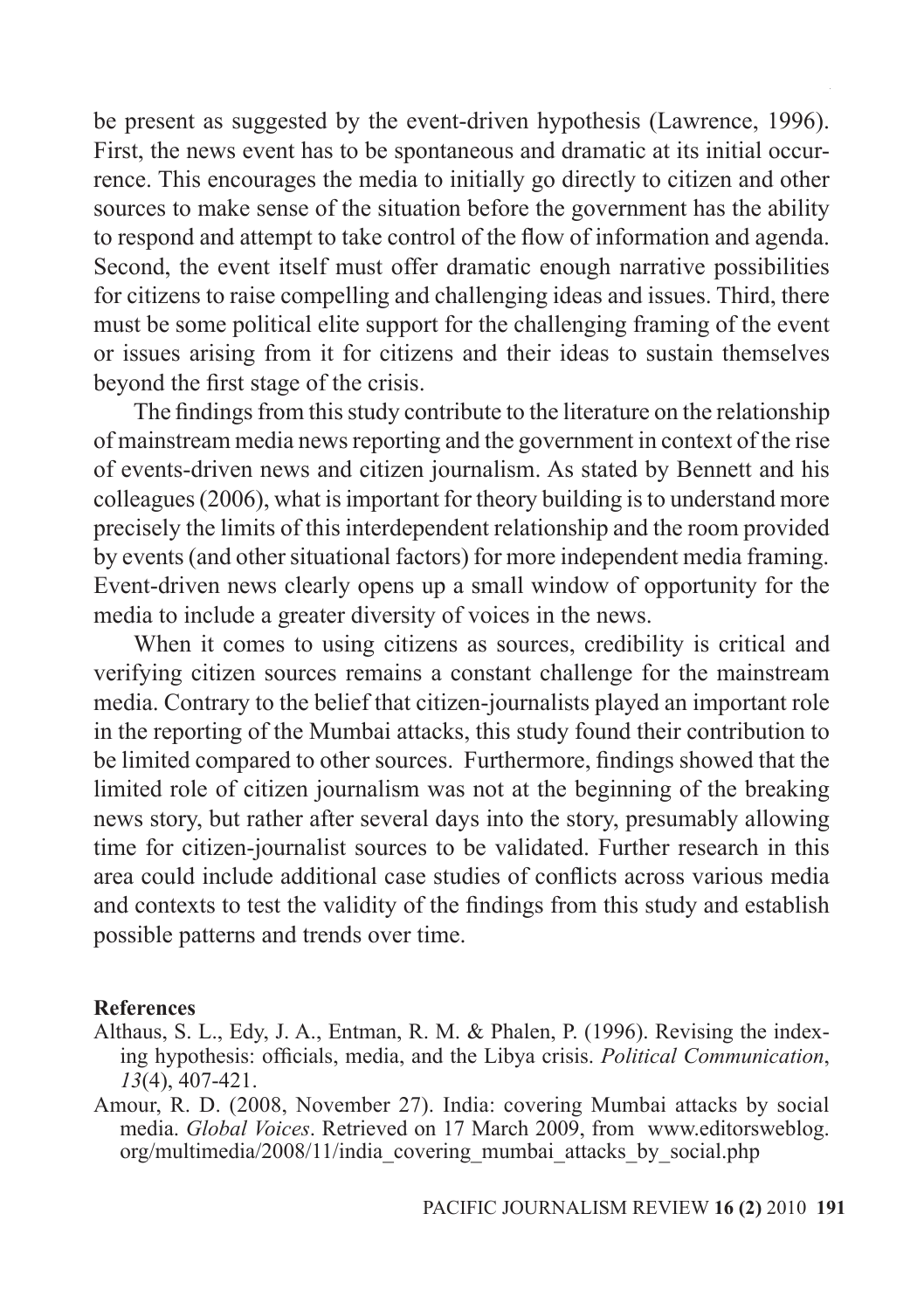- Bennett, L. W. (1990). Toward a theory of press-state relations in the United States. *Journal of Communication*, *40*(2), 103–125.
- Bennett, W.L, & Livingston, S. (2003). Gatekeeping, indexing and live-event news: is technology altering the construction of news? *Political Communication*, *20*(4), 363-380.
- Bennett, L. W., Lawrence, R. G. & Livingstone, S. (2006). None dare call it torture: indexing and the limits of press independence in the Abu Ghraib scandal. *Journal of Communication*, 56, 467-485.
- Berkowitz, D. (1987). TV news sources and news channels: a study in agenda-building. *Journalism Quarterly*, *63*(2), 508–513.
- Bottomley, A. J. (2008). A mediated crisis, news and the national mind. Western Australia: Murdoch University.
- Bowman, S. & Willis, C. (2005). The future is here, but do news media companies see it? *Nieman Reports*, *59*(4), 5-9.
- Bruns, A. (2008). Gatewatching, gatecrashing: futures for tactical news media. In B. Megan (Ed.), *Digital media and democracy: tactics in hard times* (pp. 247-268) Cambridge, Mass.: MIT Press.
- Busari, S. (2008, November 28). Tweeting the terror: how social media reacted to Mumbai. *CNN.* Retrieved on 6 April 2009, from http://edition.cnn.com/2008/ WORLD/asiapcf/11/27/mumbai.twitter/
- Caulfield, B. and Karmali, N. (2008, November 28). Mumbai: Twitter's moment. *Forbes.com*. Retrieved on 27 May 2010 from http://www.forbes.com/2008/11/28/ mumbai-twitter-sms-tech-internet-cx\_bc\_kn1128mumbai.html
- Cottle, S. (2000). TV news, lay voices and the visualisation of environmental risks. In Allan S., Adam B. & Carter, C. (Eds.), *Environmental risks and the media* (pp. 29-44). London: Routledge.
- Cronin, A. K. (2003). Behind the curve, globalisation and international terrorism. *International Security*, *27*(3), 30-58.
- Graber, D. A. (1980). Mass media and American politics. Washington, DC: Congressional Quarterly Press.
- Haas, T. (2005). From 'public journalism' to the 'public's journalism'? Rhetoric and reality in the discourse on weblogs. *Journalism Studies*, *6*(3), 387-396.
- Hallin, D. C. (1986). The uncensored war 1965-1967. *The 'uncensored war': the media and Vietnam* (pp. 115-157). New York: Oxford University Press.
- Hermida, A. & Thurman, N. (2008). A clash of cultures: The integration of usergenerated content within professional journalistic frameworks at British newspaper websites. *Journalism Practice*, *2*(3), 343-356.
- Keohane, R. O. & Nye, J. S. (1998). Power and interdependence in the information age. *Foreign Affairs*, *77*(5), 81-94.
- Li, X. & Izard, R. (2003). 9/11 attack coverage reveals similarities, differences. *Newspaper Research Journal*, *24*(1), 204–219.
- Lawrence, R. (1996). Accidents, icons, and indexing: the dynamics of news coverage of police use of force. *Political Communication*, *13*(4), 437-454.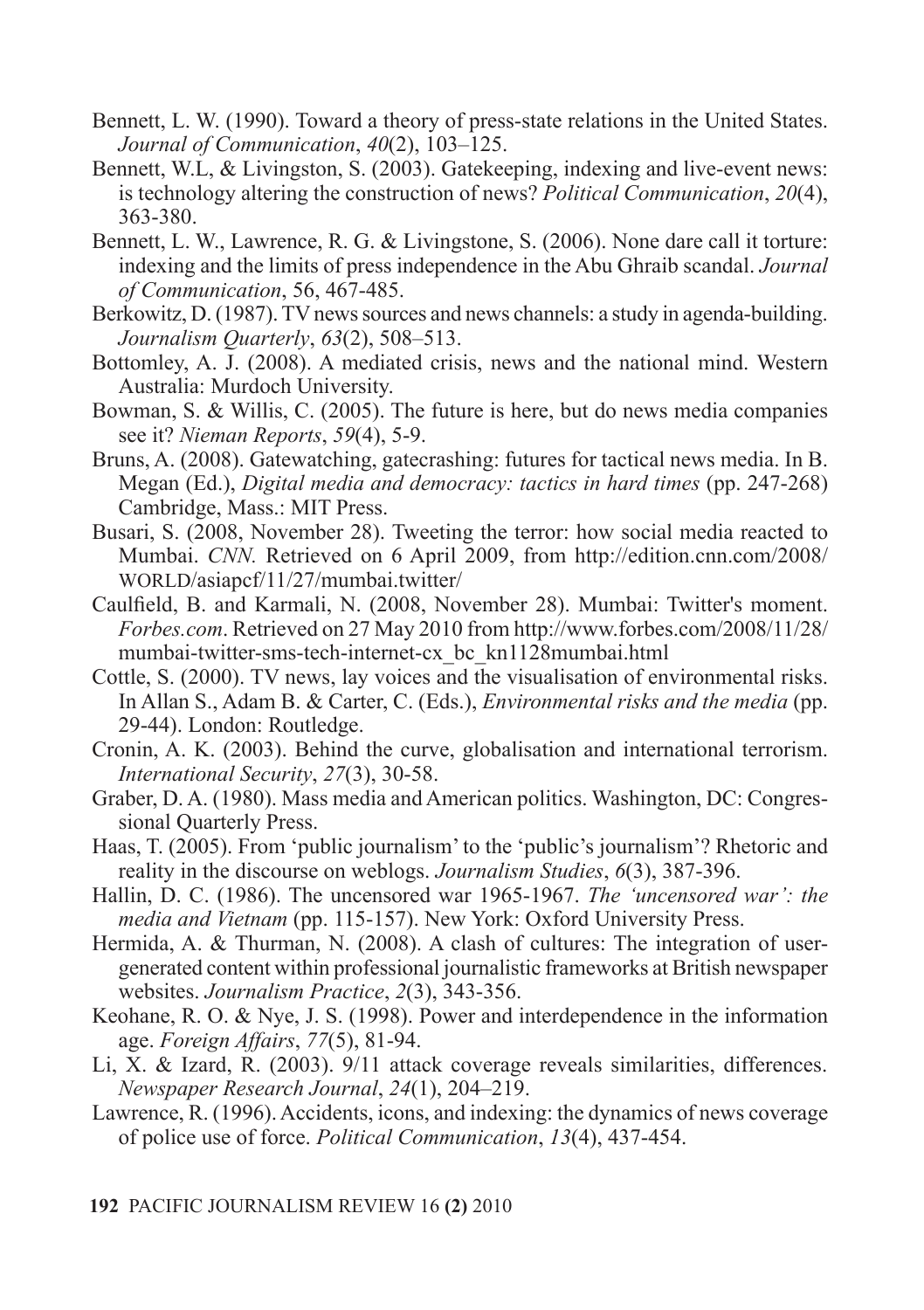Lawrence, R. (2000). *The politics of force: Media and the construction of police*

- *Brutality.* Berkeley & Los Angeles: University of California Press.
- Lyon, S. and Ferrara, L. (2005). With citizens' visual news coverage standards don't change. *Nieman Reports*, *59*(4), 15-16.
- Matheson, D. & Allan, S. (2007). Truth in a war zone: the role of warblogs in Iraq. In Maltby, S. & Keeble, R. (Eds.). *Communicating war: memory, military and media* (pp. 75-89). Bury St Edmunds: Arima.
- Matheson, D. (2008). Are the new media radically more independent? *The International Journal of Communication Ethics*, *5*(3), 13-16.
- Matheson, D. & Allan, S. (2009). *Digital war reporting*. Cambridge: Polity Press.
- Manning, P. (2001). Considering the powerful and the politically marginal. *News and news sources a critical introduction* (pp. 137-201). London, California and New Delhi: SAGE Publications.
- Messner, M. & DiStaso, M. W. (2008). The source cycle how traditional media and weblogs use each other as sources. *Journalism Studies*, *9*(3), 447-463.
- Mishra, G. (2008). Real time citizen journalism in Mumbai terrorist attacks. *Gauravonomics Blog*. Retrieved on 27 March 2009, from www.gauravonomics. com/blog/real-time-citizen-journalism-in-mumbai-terrorist-attacks/
- Nacos, B. (1994). *Terrorism and the media: From the Iran hostage crisis to the Oklahoma City bombing*. New York: Columbia University Press.
- Nacos, B. (2003). Terrorism as breaking news: attack on America. *Political Science Quarterly*, *118*(1), 23-52.
- Paulussen, S. & Ugille, P. (2008). User generated content in the newsroom: professional and organizational constraints on participatory journalism. *Westminister papers in Communication and Culture*, *5*(2), 24-41.
- Safran, S. (2005). How participatory journalism works. *Nieman Reports*, *59*(4), 21-22.

Sambrook, R. (2005). Citizen journalism and the BBC. *Nieman Reports*, *59*(4), 12-15.

- Sandler, T. (2003). *Collective action and transnational terrorism*. Oxford and Malden, MA: Blackwell Publishing.
- Skoler, M. (2005). Fear, loathing and the promise of public insight journalism. *Nieman Reports*, *59*(4), 19-21.
- Sreenivasan, S. (2008, December 1). Citizen journalists key in chronicling Mumbai terror attacks. Journalism.about.com. Retrieved on 27 May 2010, from http://journalism.about.com/b/2008/12/01/citizen-journalists-key-in-chronicling-mumbaiterror-attacks.htm
- Stabe, M. (2006, March 24). Turning the digital deluge into news. *Reporters guide to citizen journalism*. Retrieved on 20 June 2009, from *pressgazette.co.uk.*
- Stelter, B. & Cohen N. (2008, November 29). Citizen journalists provide glimpses of Mumbai attacks*. New York Times.* Retrieved on 27 May 2010, from http://www. nytimes.com/2008/11/30/world/asia/30twitter.html
- Stohl, M. (1988). *The politics of terrorism*. New York & Basel: Marcel Dekker.
- Tiffen, R. (2006). Contested narratives, ambiguous impacts and democratic dilemmas: the Western news media and the war on terror. *Policy and Society, 25*(4), 99.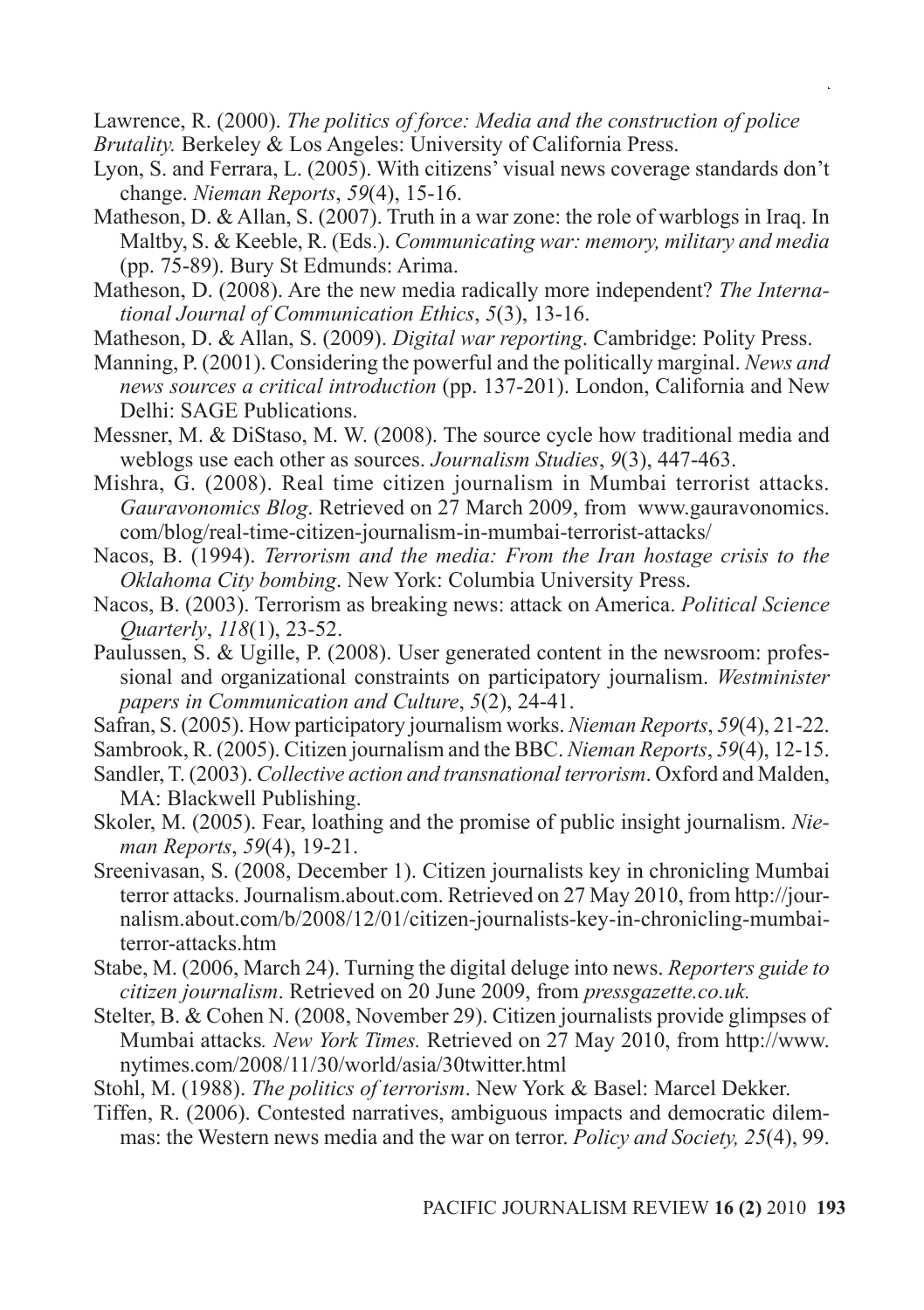- Vultee & Wilkins. (2004). News as a public service: thinking through coverage of disasters and terrorism. *White paper on disasters and terrorism by Missouri School of Journalism*, 1-60.
- Ward, M. (2006, March 24). Finding a role in the realm of the bloggers. *Reporters guide to citizen journalism*. Retrieved on 20 June 2009, from *pressgazette.co.uk.*
- Williams, C. (2004). *Terrorism explained. The facts about terrorism and terrorist groups*. Sydney, NSW: New Holland.
- Wigley, S. & Fontenot, M. (2009). Where media turn during crises: a look at information subsidies and the Virginia Tech shootings. *Electronic News*, *3*(2), 94-108.

*Dr Babak Bahadorreceived his PhD in internationalrelationsfrom the London School of Economics and Political Science in 2005 and lectures in the media, communication and political science programme at Canterbury University's School of Social and Political Sciences. Serene Tng is a public relations practitioner, with ten years of public and private sector experience in Singapore and New Zealand. This article is based on data from her Masters thesis in Mass Communication with the University of Canterbury, completed in 2009.* babak.bahador@canterbury.ac.nz

## Graduate Diploma in Pacific lournalism

### AUT University 2011

AUT University's new Graduate Diploma in Pacific lournalism aims to boost the shortage of Pasifika journalists in a growing and diverse industru in Aotearoa/New Zealand.

It has been created for those wanting to enter the media industry from another career or those already in the industry desiring a qualification. It will also appeal to students and journalists from the Pacific region as well as those in New Zealand.

The core journalism programme is enriched by Pasifika and Mäori and other media elective papers.

Change your life, change your view, and change others.

Visit www.autuni.ac.nz for more information. AUT University, the University for the changing world.

### **PACIFIC MEDIA CENTRE** www.pmc.aut.ac.nz

**194** PACIFIC JOURNALISM REVIEW 16 **(2)** 2010